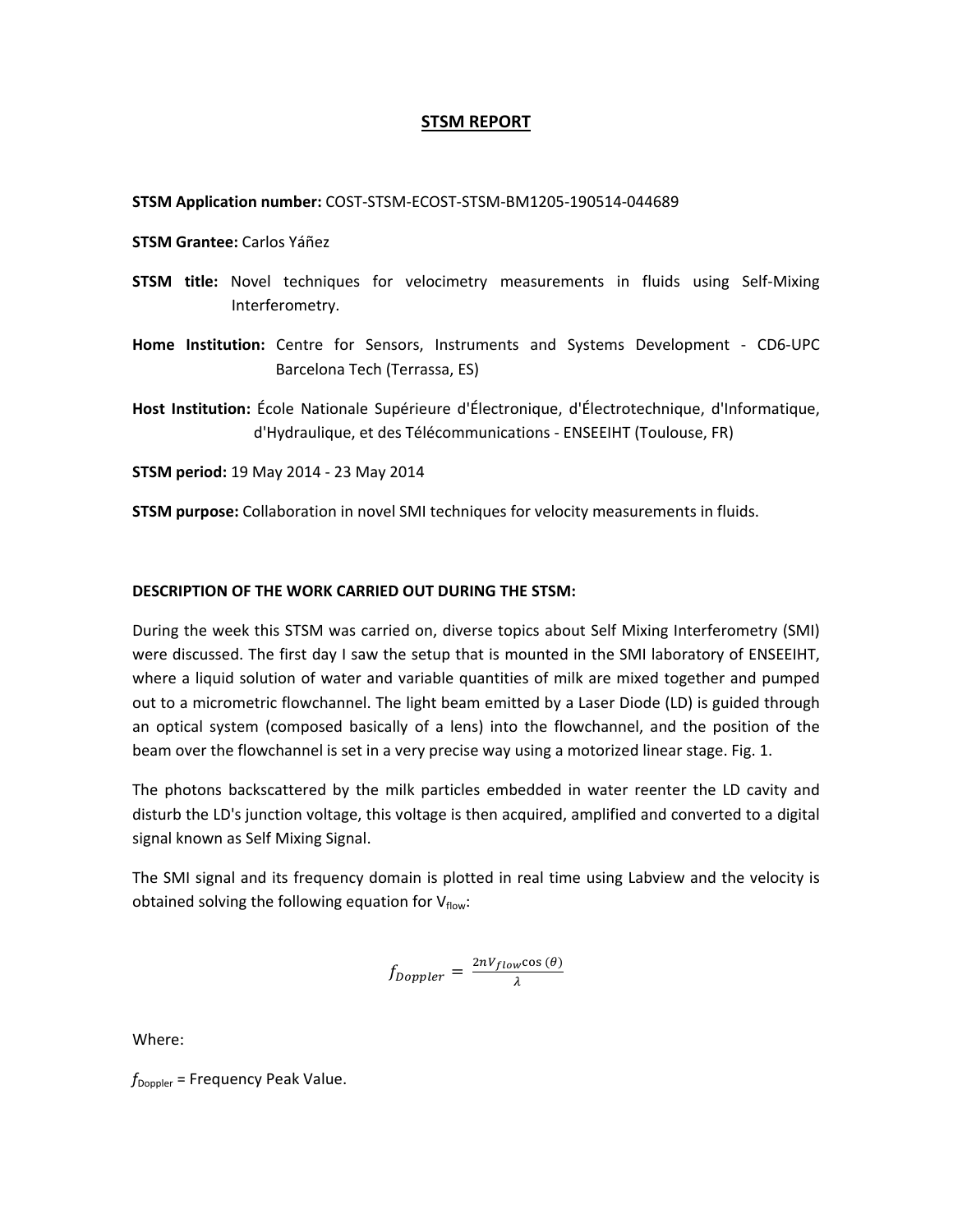$n$  = Refractive Index of the surrounding medium.

 $\theta$  = The angle the target velocity vector makes with respect to the propagation axis of the laser beam.

 $\lambda$  = The laser wavelength in free-space.



Fig. 1 Blocks diagram of the system

The following days were dedicated to simulate the system described above using Matlab.

A series of Matlab files were given by professor Julien Perchoux from ENSEEIHT to show me how the SMI signal can be treated digitally and how to obtain the frequency domain information from it. Taking those files into account, I performed a series of simulations for velocity measurements in fluids. The results will be discussed later on this report.

The challenge of simulating the SMI signal is based on how the Matlab program is capable to solve the well known Lang-Kobayashi equations. They presented a theoretical model that describes the dynamical changes in the carrier density of a semiconductor laser induced by a signal of feedback. In the specific case of my work, this feedback is produced when the laser beam is focused against a target in motion (a flowing liquid, a spinning disk, etc.).

The equation that describe the emission frequency of the laser diode under feedback  $(v_F)$  is: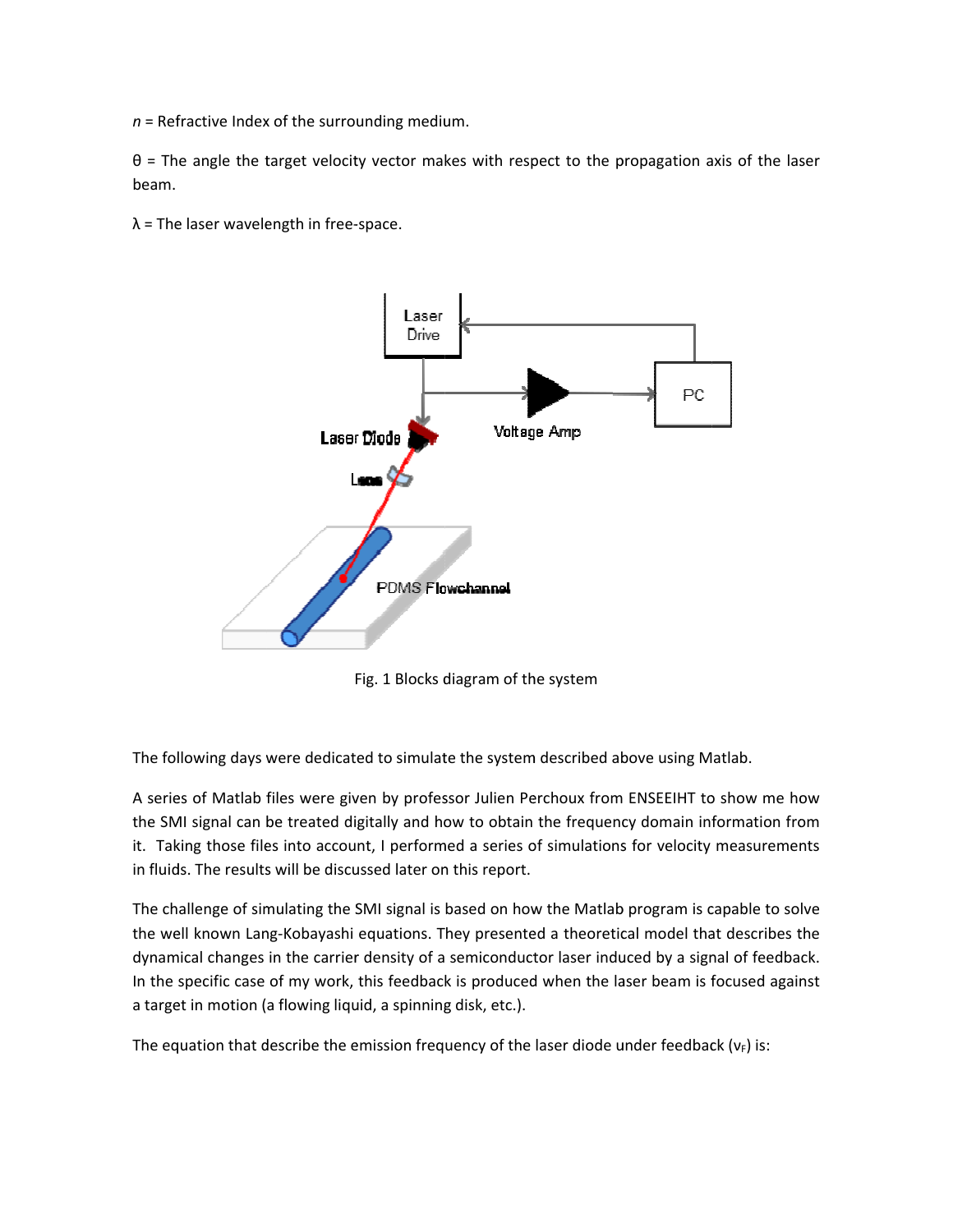$$
\nu_F = \nu_0 - \frac{C}{2\pi\tau_d} \sin\left(\omega_D t + \Phi_D + \arctan\alpha\right)
$$

Where:

 $v_0$  = Emission frequency in the free running state.

 $C = Feedback parameter.$ 

 $\tau_d$  =External laser diode cavity round-trip time (time of fly of the light from the external facet of the laser diode to the target and way back).

 $\omega_{\text{D}}$  = The Doppler angular frequency.

 $t = Time$ .

 $\Phi_D$  = Phase Doppler.

 $\alpha$  = Linewidth enhancement factor.

The expression of the laser diode optical output power under feedback ( $P_F$ ) is:

$$
P_F = P_0[1 + m \cos{(\omega_D t + \Phi_D)}
$$

Where *m* represents the modulation index.

## **RESULTS:**

Using the files and explanations I received from professor Perchoux during this STSM, I was able to simulate the SMI signal produced for a target in movement. This knowledge will be exceptionally important in my future work at CD6-UPC in Barcelona, Spain, due to the fact that one of my main objectives as Ph.D. student is to be able to measure precisely the blood flowing in to the human vessels.

The simulation conducted consider a rotating target (i.e. a CD) with a fixed angular velocity, the laser beam is then focused over the target surface with a known angle  $\theta$  with respect to the propagation axis of the laser. Fig. 2.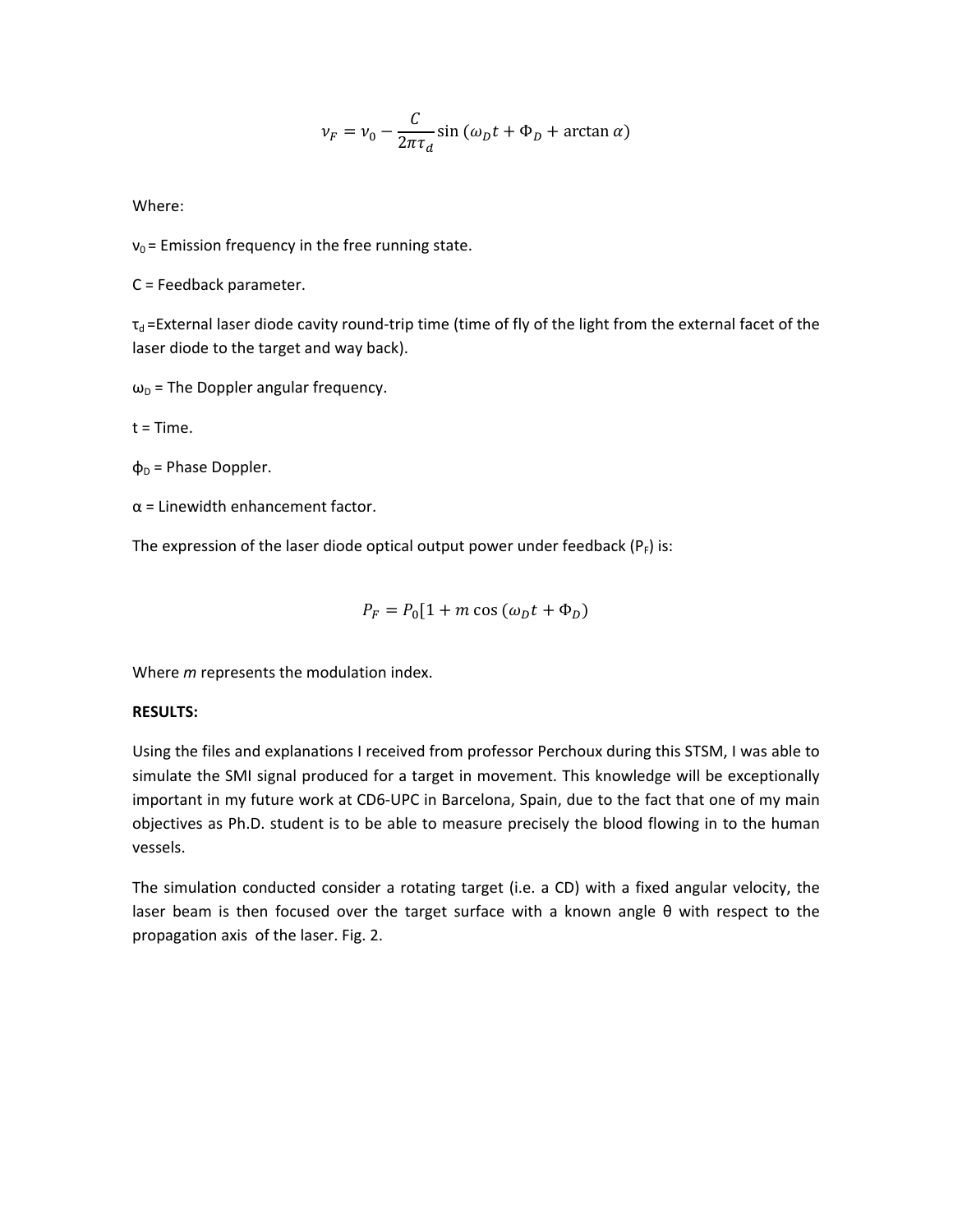

Fig. 2. Diagram of the system that was simulated on Matlab.

The results from this simulation are the following graphics (Fig. 3, Fig. 4 and Fig. 5):



Fig. 3. SMI Signal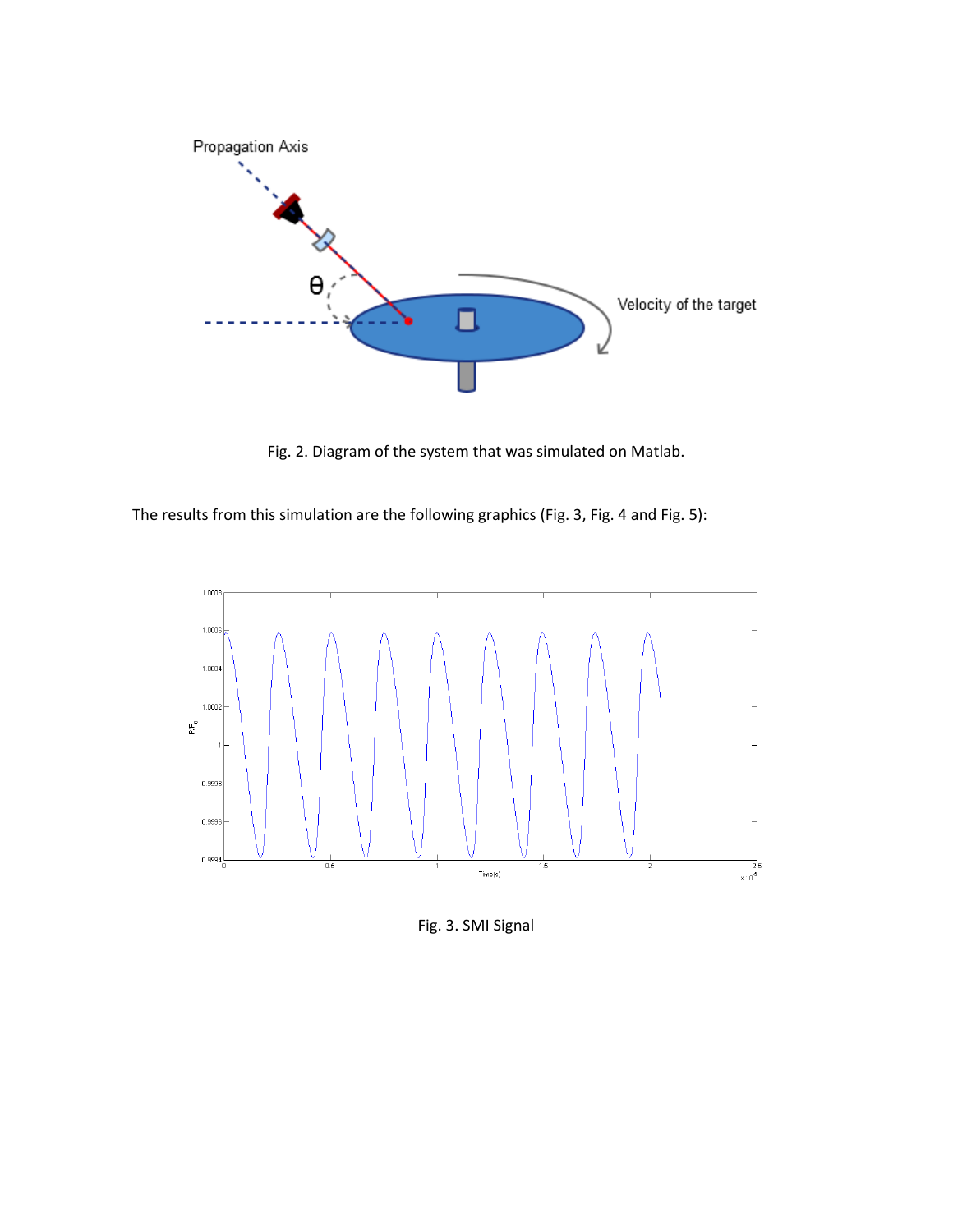

Fig. 4. Frequency domain of the SMI signal.



Fig. 5. SMI signals for values of  $C = 0.1$  (dotted line),  $C = 0.5$  (wide line)and  $C = 1$  (regular solid line).

The obtained results have good concordance with the theoretical velocities in all the simulations that were performed. In conclusion, we are now capable of compare those results with real life situations and furthermore, we can use those simulations to predict some values we may expect in fluidic systems.

### **FUTURE COLLABORATION WITH THE HOST INSTITUTION:**

We hope that the close collaboration between CD6-UPC and ENSEEIHT may continue in future STSM, specially in the field of Optics where both institutions have been doing enormous contributions. We can accomplish a lot by working together in this area.